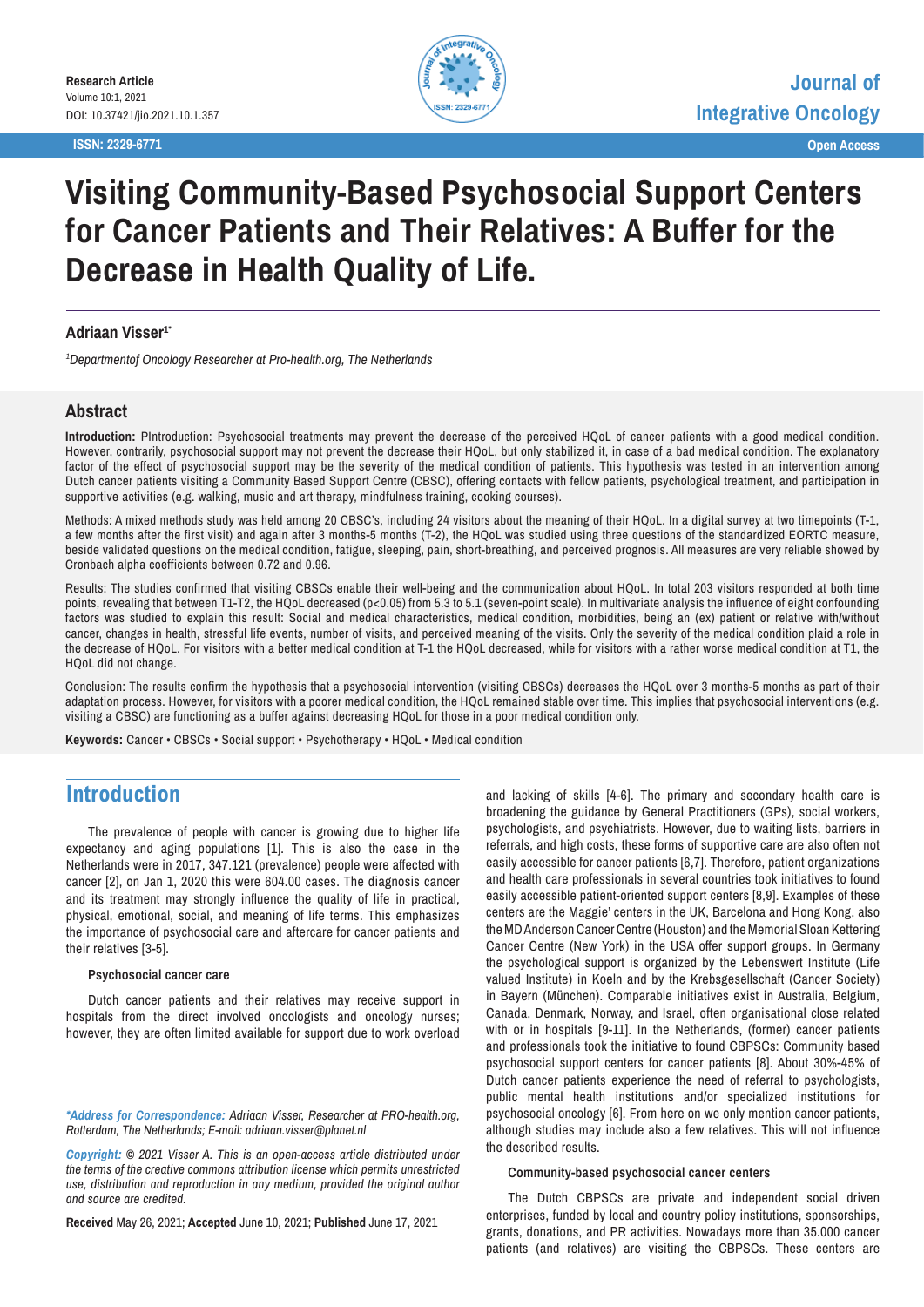mostly led by part-time paid professional directors/coordinators, beside organizational support by specialized trained volunteers, offering to their visitor's participation in social supporting activities as well as in less case, also receiving therapeutic support [8].

Social support are low-threshold psychosocial support activities, offering contacts with fellow patients who have (had) cancer and dealing with their illness, treatment and care. It may include personal meetings with fellow patients (mornings to have a cup of coffee together), discussion groups and informal talks about their problems, creative expression (painting, photography), and body-mind activities for relaxation (meditation, singing). Therapeutic support may include therapies given by trained professionals in-or outside the CBSCs (but always in close collaboration with the CBPSCs): Cognitive Behavior Therapy (CBT), yoga, mindfulness training, and other forms of individual clinical therapeutically coaching.

The CBPSCs for people with cancer were introduced in the early nineties. Comparable accommodations abroad are often closely linked to hospitals, but this is not the case for CBPSCs. Currently the 80 CBPSCs are joined in the IPSO, Organization of Community-based Support and Psycho-Oncological Centers for Collaboration and Organization. During our study about 35,000 people visited yearly the CBPSCs. People who do not recover from their illness, and whose illness has become instable, for whom death is inevitable, and palliative care may be necessary, will also visit CBPSCs, which are often part of the regional networks for palliative care [12-13].

The whole offer by CBPSCs should fit within the total psycho-social cancer care, at the lowest level of support in a stepped-care model [14]. This may lead to a more convenient offer of informal and formal supportive care to cancer patients, close to their homes [15,16], including also the offered palliative care. This requires, however a fitting and frequent communication with the health care professionals as well as adequate reference of patients. Lacking information about influence of these conditions on the HQoL was the impetus for our study.

#### **Aims of the Study**

Despite the increasing number of CBPSCs, not much information was known about the content and quality of their services, especially concerning the aimed influence on the HQoL. More information was needed to initiate a national policy to establish high qualitative CBPSC's for the improvement of the HQoL. In this article we explore if the participation in CBPSCs will raise the health quality of life, taking in account the medical condition of the cancer patients, who are the visitors to CBPSCs, what is the offered support, if the services meet the needs and expectations of the visitors, and how do visitors value these facilities?

### **Methods**

#### **Design**

A mixed-method design was used for the study on the CBPSCs' services. To explore the content of the CBPSCs supportive care, 34 semi-structured interviews among visitors of 20 CBPSCs was conducted (Study 1) [17]. Additionally, visitors of 25 CBSCs filled out a web-based questionnaire (Study 2) [18]. In a part of this study, also a group of participants filled out the questionnaire for a second time after 3 months-5 months (Study 3) [18,19].

#### **Populations and samples**

For Study 1, a heterogeneous sample of 20 CBPSCs was selected according to geographical location, urban vs. rural areas, the year of founding of the CBPSCs, and possible membership the CBPSC of a national cancer support foundation. The coordinators of the CBPSCs received an invitation to ask one or two patients to participate in the study.

The visitors of the CBPSCs were recruited for semi-structured face-toface interviews based on purposive sampling, reflecting the diversity of the visitors according to 1: Patient or relative, 2: Gender, 3: Age (50-50+), 4: Marital status, 5: Western/non-western origin, and 6: Type of cancer. The visitors needed to consent to participate.

Study 2 aimed to include 30 centers, approximately 50% out of the 60 CBSPCs available and willing to participate. The same selection criteria were used as in Study 1. The visitors of the CBPSCs were recruited for a web-based questionnaire, based on visitors from eight years ago (from 2012-2013).The visitors were informed about the study by email, regular post, and through information flyers about the CBPSCs. In total 3,134 invitations to participate were sent off by email or by regular mail; ultimately, 790 visitors (25%) decided to participate in Study 2. Only 711 of 790 participants could be included in the analysis due to incomplete filled out questionnaires.

Study 3 did include selected participants of Study 2, answering standardized questions about several aspects of the visit again after 3 months-5 months (T-2). The changes in well-being were researched using three health quality of life questions (HQoL) of the EORTC [20] and ten validated questions about health complaints, e.g. fatigue, sleeping, pain and breathing [18].

#### **Data collected**

For the interviews in Study 1 a topic list used in a previous study on CBPSCs [8] as well as questions from more general studies in this field [19]. This resulted in six themes covering visitor's expectations and experiences with regard to: 1: Support and guidance needs, 2: Referrals to and from the CBPSCs, 3: Provision of information, 4: Perceived expertise of the (mainly) voluntary workers, 5: The cooperation of the CBPSCs with other professionals, and 6: The perceived health. A researcher (MVH) conducted the interviews, while trained research assistants observed this process and made notes (RHAB). The interviews, usually lasting between 45 minutes-60 minutes, were held in separate rooms. Details of this part of the study are reported by Vahedi Nikbakht -Van der Sande et al. [17].

The web-based questionnaire in Study 2 consisted of questions about seven topics: 1: Biographical and medical characteristics, 2: Reasons and needs for visiting CBPSCs, 3: Activities and support that were attended, 4: Appreciation and significance of the social activities and therapeutic support received, 5: Well-being, including perceived health, emotional wellbeing, and symptoms (European Organization for Research and Treatment of Cancer Quality of Life Questionnaire-Cancer 30 [20], 6: Psychosocial distress measured by the Dutch version of the Distress Thermometer and palliative care needs questions developed by Osse et all. [21-23].These is the measures, later called as T-1. Details of this part of the study are reported by Van der Stege et al. [18].

In study 3, the selected visitors answered again standardized questions about several aspects of their visits after 3-5 months (T-2). The changes in well-being were researched using three questions of the EORTC [18] on general body condition, health condition and quality of life. Further, ten validated questions about health complaints were applied, e.g. fatigue, sleeping, pain and breathing [20].

All used measures are reliable, based at Cronbach alfa coefficients variation between 0.72 and 0.96.

### **Data analysis**

The interviews in Study 1 were transcribed verbatim and the deductive coding was discussed in the research team [17]. We used the qualitative data-analysis software ATLAS. The data in Study 2 were analyzed with SPSS, using appropriate statistics (frequencies, means, crosstabs, construction of sum scores, Pearson correlations, and Anova's). Changes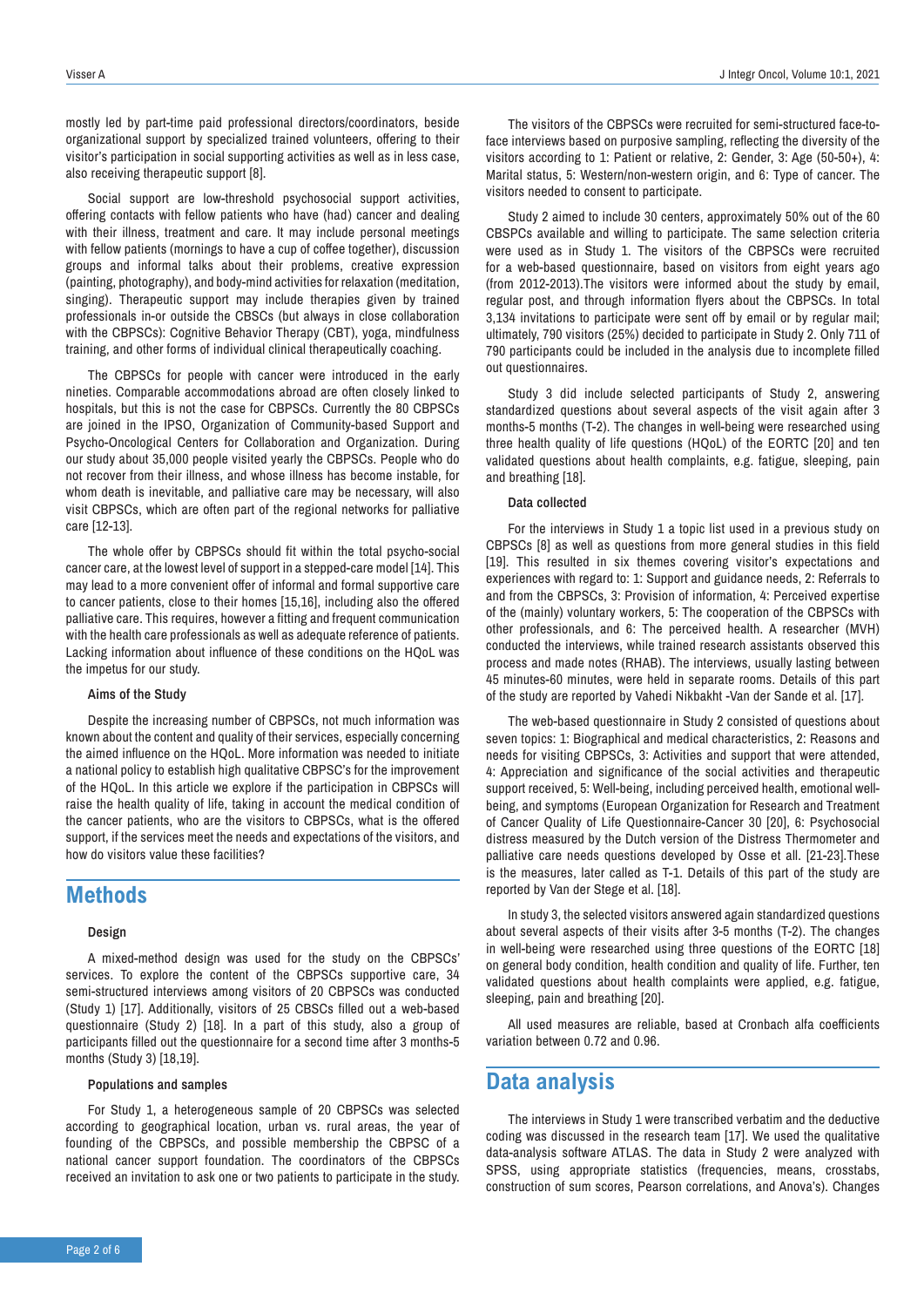between T1 and T2 in Study 3 were tested by dependent T-tests, F-tests and Manova's.

#### **Ethical Approval**

Participation was voluntary and the respondents also gave their written consent prior to the interviews. Confidentiality and anonymity were guaranteed. An advisory board of experts supplied commentary in all phases and for all products (research proposal, data collection and reports) of the study. The members of the advisory board and the scientific committee of the Dutch Cancer Society both approved the research protocol to guarantee proper ethical procedures confirming the rules of the regional Medical Ethics Review Committee (METC).

### **Results**

#### **Reference to and visiting CBPSCs**

The majority of visitors responded that they were informed about CBPSCs by family, friends and acquaintances (22%), oncology nurses (21%) and/or by written information (21%). Referrals by professionals from primary and secondary health care were rarely mentioned, such as specialists (6%) and general practitioners (5%) Visitors often stated that much more attention should be paid to referrals to a CBPSC by the professional circle (Table 1).

**Table 1:** How the cancer patients contacted the CBPSCs (study 1).

| <b>Type of contacts</b>                                 | Answers in $%$ of N =<br>$963*$ | Answers in % of number<br>of 711 visitors |
|---------------------------------------------------------|---------------------------------|-------------------------------------------|
| I By own initiatives and<br>networks                    |                                 |                                           |
| Family, friends,<br>acquaintances                       | 16,2                            | 22,1                                      |
| Brochure, leaflet,<br>announcement board,<br>newsletter | 15,7                            | 21,4                                      |
| Newspaper, radio, TV                                    | 11,3                            | 15,4                                      |
| Visitors, volunteers of<br>CBPSCs                       | 9,0                             | 12,3                                      |
| Internet, social media,<br>patient associations         | 7,5                             | 10,2                                      |
| Own initiative                                          | 3,5                             | 4,8                                       |
| Living near a<br>CBPSC, known in the<br>neighbourhood   | 2.9                             | 4.0                                       |
| I By own initiatives and<br>networks                    |                                 |                                           |
| Oncology nurses                                         | 15,8                            | 21,5                                      |
| Specialists and<br>oncologists in hospitals             | 4,5                             | 4,0                                       |
| General practitioners                                   | 3,5                             | 4,0                                       |
| Other health care<br>providers/institutes **            | 4,0                             | 5,5                                       |

**Note:** \* Multiple answers possible.

\*\* Physiotherapist, psychologist, social worker, health care company, hospice, home care organisation, patient organisation, other psycho-oncological centres

Once patients did find their way to a CBPSC, 28% visit the CBPSC once a week or more frequently (44%), like several times a month. A visit takes about 2 hours-3 hours. Many visitors are only tempted to stop visiting when circumstances that require e.g, their health and invasive treatments, preventing to reduce their HQoL.

The 25 CBPSCs in Study 2, easily to visit, cover eight representative regions, existing on the average for 8.2 years, with a mean number 49 local volunteers involved and mainly coordinated by paid staff. The background characteristics of the participants in Study1 are presented in (Table 2).

| <b>Table 2:</b> Overview of characteristics of visitors (study I); N lower than 34 |  |  |  |
|------------------------------------------------------------------------------------|--|--|--|
| due to missing answering.                                                          |  |  |  |

| <b>Type of visitors</b>                    | $N = 34$    |  |  |
|--------------------------------------------|-------------|--|--|
| (Ex) patients/relatives                    | 24/10       |  |  |
| Female/male                                | 24/10       |  |  |
| Age (year)                                 |             |  |  |
| Mean (SD);                                 | 58,4 (10,1) |  |  |
| Range                                      | 41-78       |  |  |
| <b>Marital status</b>                      |             |  |  |
| Married / cohabiting / living alone        | 14/20       |  |  |
| <b>Education</b>                           |             |  |  |
| Lower vocational education                 | 6           |  |  |
| Secondary and higher education             | 7           |  |  |
| Higher vocational education,<br>university | 20          |  |  |
| Type of cancer                             |             |  |  |
| <b>Breast cancer</b>                       | 11          |  |  |
| Lung cancer / colon cancer                 | 4/3         |  |  |
| Other type of cancers                      | 12          |  |  |
| Treatments (combinations possible)         |             |  |  |
| Operation                                  | 24          |  |  |
| Chemotherapy                               | 23          |  |  |
| Radiation                                  | 15          |  |  |
| Hormone therapy                            | 6           |  |  |
| <b>Prognosis</b>                           |             |  |  |
| Cured, healed / bad prognosis              | 9/6         |  |  |
| Partner died                               | 7           |  |  |
| Uncertain                                  | 12          |  |  |

Most respondents were (ex) patients and women with breast cancer. Less than 5% suffered from other types of cancer. The average age was 58 years (SD =  $10.6$ ). In 58% of the cases, the diagnosis was made four years or longer ago.

In addition, the background characteristics of the participants in Study 2 show that of the 711 respondents, 72% had cancer (presently or in the past) and 28% were relatives. Of the relatives, 62% had experienced the death of a family member they were close to. More woman (81%) than man (19%) was visitors and the mean age of the whole group was 58 years. Most visitors (94%) were born in the Netherlands. One-third had completed university or higher vocational education; 17% was educated at a lower level. One third of the visitors had a paid job. A large number of visitors enjoyed the (pre) pension and one fifth received disability benefits.

#### **The offered support by the CBPSCs 2**

The offered support activities are sufficiently diverse, according to the expectations of the large majority (69%). The need to diversify activities is reflected in the fact that 56% of participants emphasize the importance of contact with fellow patients, whereas 53% finds activities with patients of a comparable age very important. In addition, for almost half (46%) of the participants, the motivation to visit these facilities is that there is someone willing to listen, as well as to meet other people to have a conversation about what has happened to them (33%).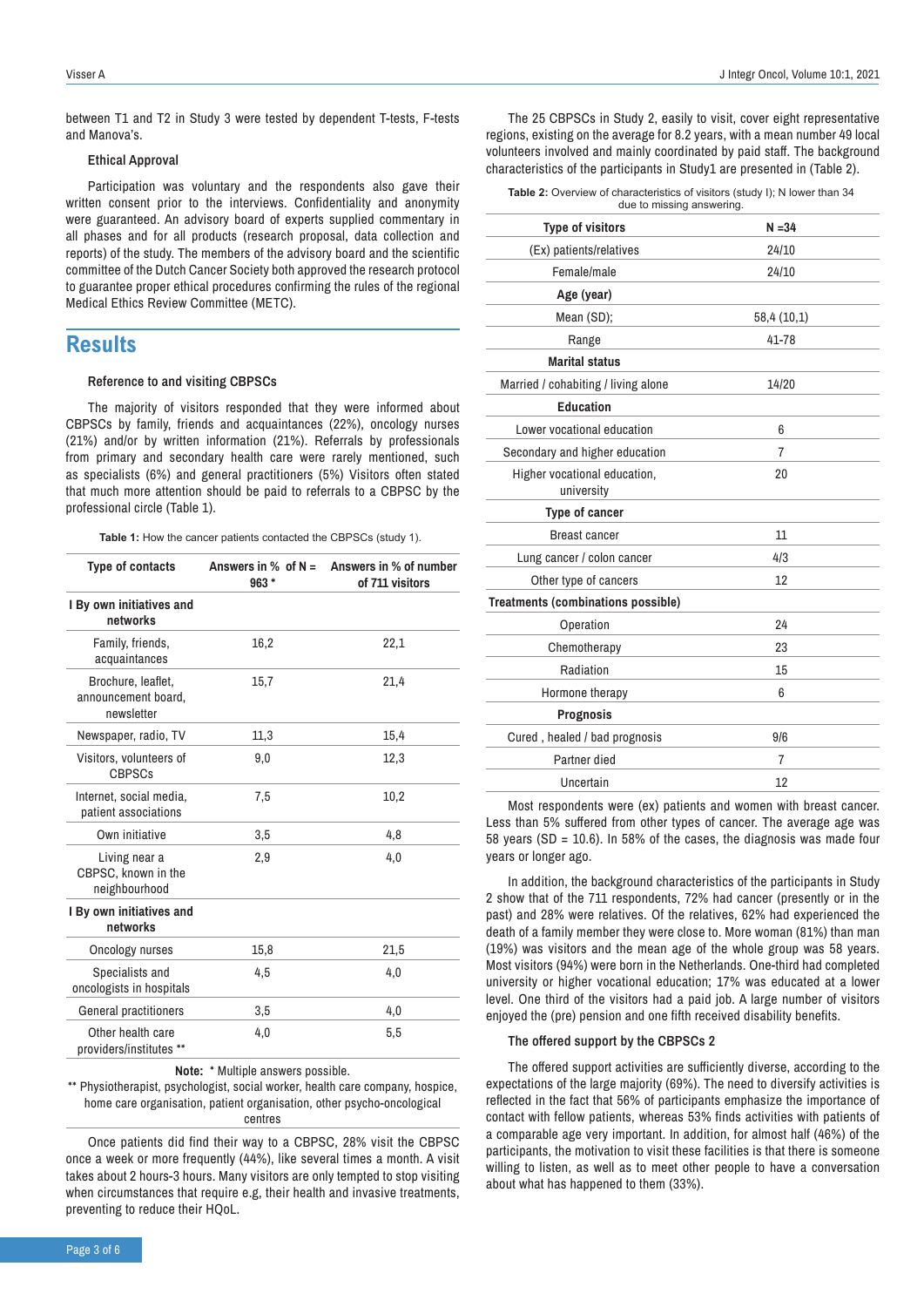(Table 3) contains an overview of the participation in other activities, such as creative and leisure activities (respectively 47% and 36%) and many other social activities related to massage, sport, cooking, etc. From here on, mainly results from study 2 will be reported

| Table 3: Participation in supportive care activities and the evaluation |
|-------------------------------------------------------------------------|
| (Study 2). Means; scale of (0-10) and SD.                               |

| Supportive care<br>activities                                                                     | Number                      | Percentage<br>$(\%)$        | Mean                           | SD                             |
|---------------------------------------------------------------------------------------------------|-----------------------------|-----------------------------|--------------------------------|--------------------------------|
| <b>Meeting activities</b><br>(walk-in morning,<br>coffee, tea, eating<br>together, etc.)          | 429                         | 65,3                        | 8,3                            | 1,2                            |
| <b>Creative activities</b><br>(painting, choir,<br>photography, etc.)                             | 307                         | 46,7                        | 8,5                            | 1,1                            |
| Theme meetings,<br>lectures,<br>presentations                                                     | 238                         | 36,2                        | 8,3                            | 1,2                            |
| Leisure activities<br>(yoga, meditation,<br>tai chi, moving<br>with music.<br>aromatherapy, etc.) | 233                         | 35,5                        | 8,4                            | 1,2                            |
| Massage                                                                                           | 209                         | 31,8                        | 8,6                            | 1,4                            |
| Information                                                                                       | 149                         | 22,7                        | 8,3                            | 1,5                            |
| Sports activities<br>(walking,<br>swimming)                                                       | 145                         | 22,1                        | 8,2                            | 1,6                            |
| Event (fashion<br>show, Christmas<br>market etc.)                                                 | 130                         | 19,8                        | 8.4                            | 1,3                            |
| Cooking                                                                                           | 126                         | 19,2                        | 8,4                            | 1,5                            |
| Mindfulness group                                                                                 | 80                          | 12,2                        | 8,1                            | 1,8                            |
| Bereavement group                                                                                 | 69                          | 10,5                        | 8,2                            | 1,6                            |
| Reiki                                                                                             | 38                          | 5,8                         | 7,6                            | 2,2                            |
| To sell items in<br>store                                                                         | (Ex) patients/<br>relatives | (Ex) patients/<br>relatives | (Ex)<br>patients/<br>relatives | (Ex)<br>patients/<br>relatives |
| 46                                                                                                | 7,0                         | 7,4                         | 2,2                            | (EX)<br>patients/<br>relatives |
| Partner meetings                                                                                  | 41                          | 6,2                         | 8,1                            | 2,0                            |
| Documentation<br>centre                                                                           | 32                          | 4,9                         | 7,8                            | 1,8                            |
| Playing games                                                                                     | 14                          | 2,1                         | 7,5                            | 2,5                            |
| Youth meetings                                                                                    | 13                          | 2,0                         | 7,6                            | 2,8                            |
| Telephone<br>consultations                                                                        | 6                           | 0,9                         | 7,2                            | 2,9                            |
| Total * multiple<br>answers<br>possible                                                           | 2305                        | $350,8*$                    |                                |                                |

Furthermore, other answers indicate that almost half (47%) of the visitors talk about the contact with the therapists, their work (37%), their family and friends (33%), mourning (32%), and contact with their partner (30%). Most visitors clearly state that the main purpose of visiting a CBPSC is to experience contact with fellow patients, to find peace, information and participation in activities improving their HQoL. The participation in therapeutically support is presented in (Table 4).

**Table 4:** Participation in the therapeutic support and the evaluation; 10-point scale (study 2); mean & SD.

| <b>Therapeutic</b><br>support          | %    | Mean | <b>SD</b> |
|----------------------------------------|------|------|-----------|
| Individual talks                       | 70,5 | 8,4  | 1.4       |
| Group discussions                      | 35,6 | 7,6  | 1,6       |
| Creative therapy<br>visual             | 16,8 | 8,5  | 1,2       |
| <b>Mindfulness</b>                     | 16,1 | 8,0  | 1,1       |
| Body-oriented<br>therapy               | 13,4 | 8,1  | 1,9       |
| Bereavement<br>group                   | 13,4 | 8,8  | 1,0       |
| Guidance<br>of partner<br>relationship | 8,1  | 8,9  | 1,2       |
| Physiotherapy                          | 6,0  | 7,9  | 2,0       |
| Supervision of<br>(grand) children     | 5,4  | 8,5  | 1,1       |
| Music therapy                          | 4,7  | 9,1  | 0,9       |
| Haptonomy                              | 0,7  | 8,0  |           |

The main therapeutically activities are individual therapy talks, groups discussions. Creative therapy, mindfulness, body-oriented groups, and bereavement therapy (less than 10%). In the already presented tables 3 and 4, the results show that the evaluation of most activities is predominantly positive, varying from 7.2 to 8.6 on a ten-point scale. The same holds true for the therapeutic support.

#### **The medical condition of the visitors**

Forty percent (40%) of the visitors in study 2 suffered from a (chronic) condition in addition to the diagnosis of cancer. About 52% of visitors say they were cured or free of cancer, or that there was a good chance of recovery; this are patients with a good medical condition. Indications of a worse condition are that nearly half (46%) stated that they were still under medical supervision and a quarter was being treated. For many patients, the prognosis was uncertain.

#### **Effects on health quality of life**

The EORTC health quality of life (HQoL) measure decreased in Study 2 significantly at T-2 (p <0 .05) from 5.1 to 5.3 on a seven-point scale. The also measured health complaints, however, did not change at T-2 in comparison with T-1.

To explore this decrease in HQoL, the influence of eight possible confounding factors were studied using multivariate analysis: social/ medical characteristics, medical condition, co-morbidities, being a (ex) patient or relative with/without cancer, health changes, stressful life events, number of visits to the CBPSC, and perceived meaning of the visits. Results showed that only the severity of the perceived medical condition did play a role in the decrease of the HQoL. For all visitors the HQoL decreased significantly, also for visitors with a good medical condition at T-1, except for more seriously-ill visitors for whom the HQoL did not change.

### **Discussion**

The offer of adequate social support for cancer patients is a complex organizational task in health care [3-5]. The needs of cancer patients require a patient-centered approach, which is often not very well developed in the mainly instrumental-technical oriented medical care in hospital [6]. Consequently, cancer patients are frequently struggling to find fitting psycho-oncological care. The available psychosocial care is often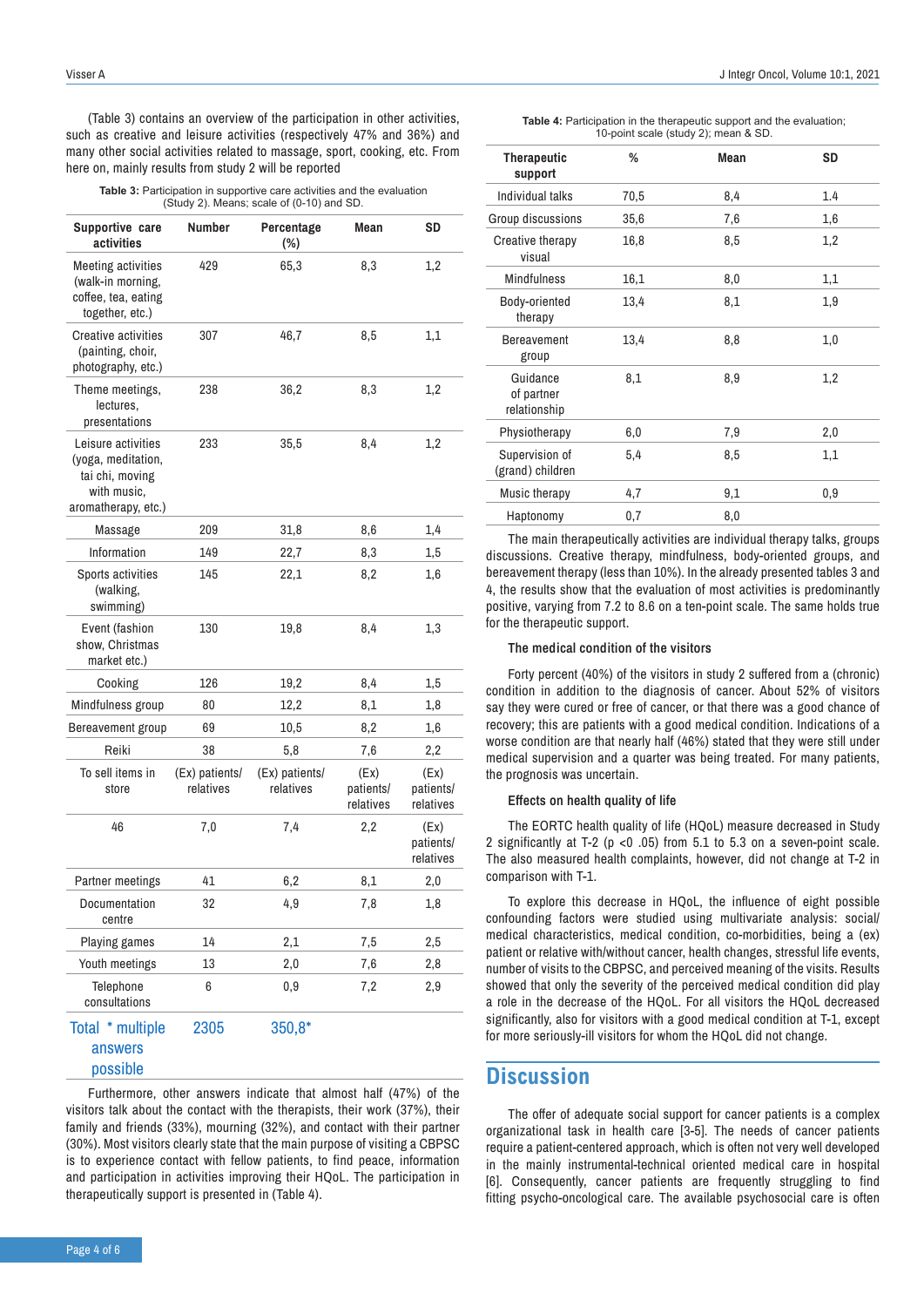difficult accessible due to waiting lists and financial costs. Patients and professionals in the Dutch psychosocial cancer care tried to solve the offer of fitting support by the founding of Community-Based Support Centres for Cancer Patients (CBPSCs). This part of the Dutch psychosocial cancer care is a rather uniquely approach in international perspective. This is a first extensive study on CBPSCs in the Netherlands. It confirms the results of smaller, earlier studies [8].

### **Conclusion**

The CBPSCs offer social support activities as well as forms of psychotherapies which are important for cancer patients who are confronted with a lot of physical, psychological, social, financial and spiritual problems. We explored in qualitative and quantitative studies the characteristics of the visitors, whether the offered services met their needs and expectations, how they valued the facilities, and if effects on the HQoL could be found. A mixed-method design was used by interviews and filling out questionnaires.

The studies confirm the strong significance of visiting CBSCs for a strong diversity of cancer patients. The main number of visitors is not referred to CBPSCs by the health care system, but on their own initiative and contacts. They participate in a lot of supportive social care and in a variety of therapies. The evaluation of activities and therapy is predominantly positive.

The 3e Study shows that after a few months, the HQoL did not change for serious ill cancer patients. The visits to CBPSCs seems to function as a buffer for further decrease of their HQoL, which fits to the decrease of the HQoL by a small, but significant level for the visitors with a better health condition at T-1, which may not need the support in the CBPSCs. This stress the need of more fundamental effect studies on the service of CBPSCs.

## **Limitations**

The samples are biased by the high number of women with breast cancer and a low number of men with prostate cancer, as compared to national statistics [1, 2]. The number of participants was lower than the number of visitors we planned, while the CBPSCs count the number of visits. The limitations of the cross-sectional character of Study 2 are compensated by the repeated measurement model in study 3.

A further limitation is that international comparison is rather limited, because only a few comparing studies were performed in other countries [9,10]. The comparison is also more limited due to differences between countries in the organization of heath care and CBPSCs. The Dutch CBPSCs function independently of hospitals. In Germany, the USA, the UK, Canada, Australia, Israel and Denmark, that is not the case [9-11]. Two more comparable initiatives in Belgium were liquidated due to financial restrictions, while two other Belgium initiatives are part of a broader social welfare organization.

Another limitation is that although CBPSCs try to offer specific forms of support, distinguishing social activities from therapy, is in practice often not possible or difficult, such as when offering mindfulness groups and massages.

The reference to CBPSCs is a last restriction, because the references are rather limited from the health care, especial references by oncologists or medical doctors and GPs. Other and recent studies show that this situation is not much improved [23, 24]. An effective PR for CBPSCs should be especially concentrated on hospitals and the primary health care to improve their acquaintance, while in the meantime, the number of Dutch CBPSCs is raising, although the financial conditions are is still limited.

## **Acknowledgement**

The Dutch Cancer Foundation KWF did provide a grant for these studies. We thank very much the participants in the studies and the involved staff member of the CBPSCs. Also, thanks to my former colleagues Dr. AnneLoes van Staa (lecturer), Dr. Heleen van der Stege and Monique Vahedi Nikbakht-Van de Sande MSc (MVH), all parttime researchers at the Rotterdam Applied University, Centre of Expertise for Innovations in Care, Rotterdam, the Netherlands. Further we thank Rosella den Hollander and Anne van den Brom (RHAB) studying in that time Policy and Management in de Health Care, Erasmus University Rotterdam, the Netherlands for their appreciated contributions to the execution and reporting of the studies about the CBPSCs in the Netherlands. Finally, thanks to Rosella Steinmann for correcting the English language.

### **References**

- 1. Gerson-Cwilich R, Serrano-Olvera A, Villalobos-Prieto A. "Complementary and alternative medicine(CAM) in Mexican patients with cancer." Clin Transl Oncol 8(2006): 200-207.
- 2. Bodeker G, Kronenberg F. "A public health agenda for traditional, complementary, and alternative medicine." Am J Public Health 92(2002): 1582-1591.
- 3. Barnes P.A, Bloom B. "Complementary and alternative medicine use among adults and children; United States, 2007". National Health Statistics Reports 12(2008): 1-23.
- 4. Broom A, Tovey P. "Therapeutic pluralism: Exploring the experiences of cancer patients and professionals". Routledge 16(2008): 190-193.
- 5. Kishore J, Ahmad I, Kaur R, P.K.M. "Beliefs and perceptions about cancers among patients attending radiotherapy OPD in Delhi, India."Asian Pac J Cancer Prev 9(2008): 155-158.
- 6. Broom A, Nayar K.R, Tovey P, Shirali R, Thakur R, Seth T. "Indian cancer patients' use of traditional, complementary and alternative medicine (TCAM) and delays in presentation to hospital." Oman Med J 24(2009): 99–102.
- 7. Dekkers J.T.H. University of Utrecht; The UK, India and The Netherlands: 2009. What about Homeopathy? A comparative investigation into the causes of current popularity of homeopathy in the USA.
- 8. Gogtay N.J, Bhatt H.A, Dalvi S.S, Kshirsagar N.A."The use and safety of non-allopathic Indian medicines." Drug Saf 25(2002): 1005-1019.
- 9. Prasad R. "Homoeopathy booming in India." Lancet 370(2007): 1679- 1680.
- 10. Chaturvedi P, Chaturvedi U, Sanyal B. "Alternative medicine and cancer patients in less developed countries." Lancet Oncol 3(2002):10.
- 11. Jones S.B, "Cancer in the developing world: a call to action." BMJ 319(1999): 505-508.
- 12. Pal S.K, Mittal B. "Improving cancer care in India: prospects and challenges." Asian Pac J Cancer Prev 5(2004): 226-228.
- 13. Pal S.K. "Use of alternative cancer medicine in India". Lancet Oncol 3(2002): 394-395
- 14. Desai P.B. "Cancer control efforts in the Indian subcontinent." Jpn J Clin Oncol 32 (2002): S13-S16
- 15. Singh P, Yadav R.J, Pandey A. "Utilization of indigenous systems of medicine & homoeopathy in India." Indian J Med Res 122(2005): 137-142.